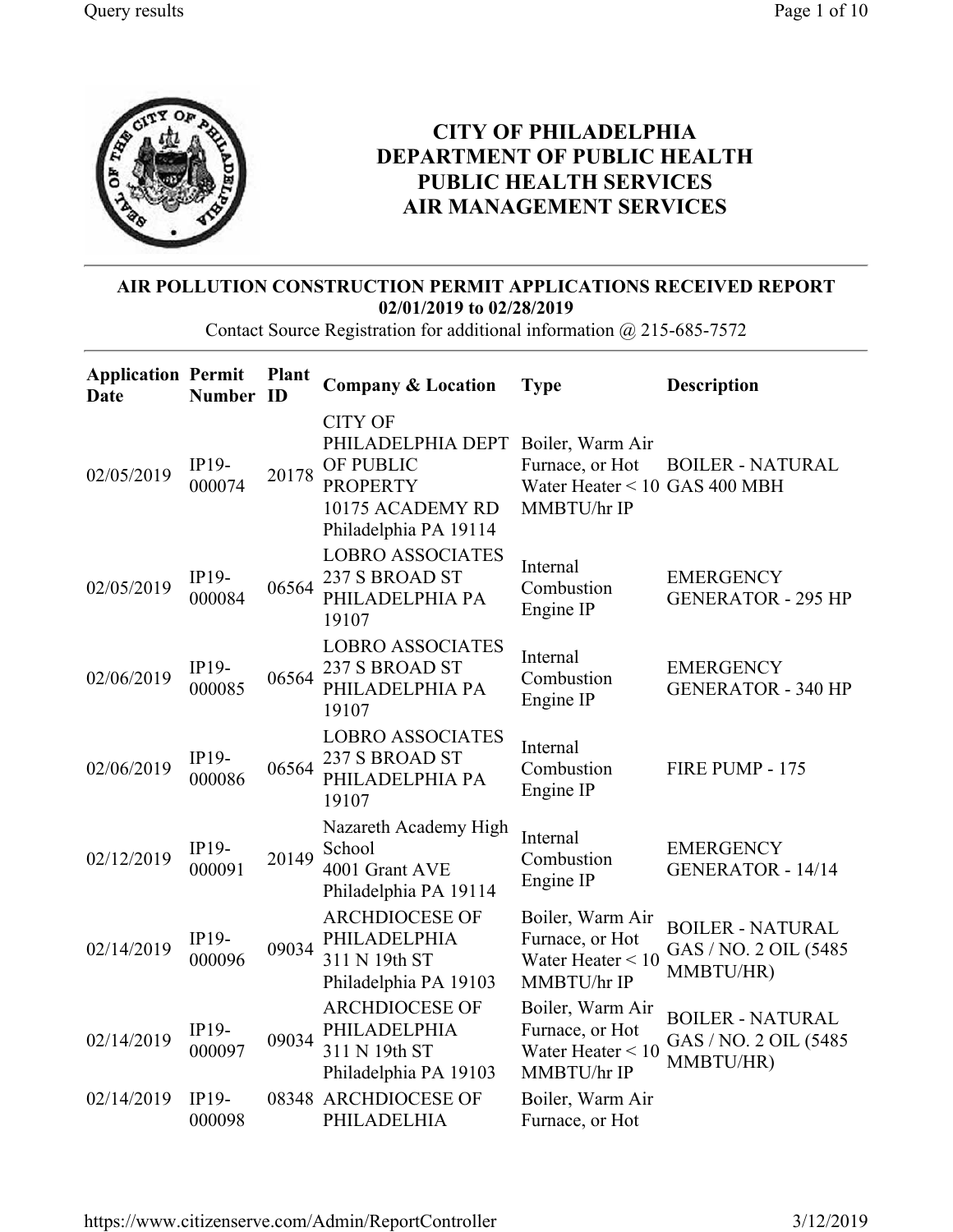|            |                   |       | 1736 S 10TH ST<br>PHILADELPHIA PA<br>19148                                                                             | MMBTU/hr IP                                                               | Water Heater < 10 BOILER - NATURAL<br>GAS / NO. 2 OIL (3753<br>MMBTU/HR) |
|------------|-------------------|-------|------------------------------------------------------------------------------------------------------------------------|---------------------------------------------------------------------------|--------------------------------------------------------------------------|
| 02/14/2019 | IP19-<br>000099   |       | <b>ARCHDIOCESE OF</b><br>PHILADELHIA<br>08348 1736 S 10TH ST<br>PHILADELPHIA PA<br>19148                               | Boiler, Warm Air<br>Furnace, or Hot<br>Water Heater $< 10$<br>MMBTU/hr IP | <b>BOILER - NATURAL</b><br>GAS / NO. 2 OIL (3753<br>MMBTU/HR)            |
| 02/14/2019 | IP19-<br>000100   |       | <b>ARCHDIOCESE OF</b><br>PHILADELHIA<br>08348 1736 S 10TH ST<br>PHILADELPHIA PA<br>19148                               | Boiler, Warm Air<br>Furnace, or Hot<br>Water Heater $< 10$<br>MMBTU/hr IP | HOT WATER HEATER -<br><b>NATURAL GAS (300</b><br>MMBTU/HR)               |
| 02/14/2019 | IP19-<br>000101   | 09027 | <b>ARCHDIOCESE OF</b><br>PHILADELPHIA<br>1000 W LYCOMING ST Water Heater < 10 (6277 MMBTU/HR)<br>Philadelphia PA 19140 | Boiler, Warm Air<br>Furnace, or Hot<br>MMBTU/hr IP                        | <b>BOILER - NO. 2 OIL</b>                                                |
| 02/14/2019 | IP19-<br>000102   | 09027 | <b>ARCHDIOCESE OF</b><br>PHILADELPHIA<br>1000 W LYCOMING ST Water Heater < 10 (6277 MMBTU/HR)<br>Philadelphia PA 19140 | Boiler, Warm Air<br>Furnace, or Hot<br>MMBTU/hr IP                        | <b>BOILER - NO. 2 OIL</b>                                                |
| 02/19/2019 | IP19-<br>000105   | 09027 | <b>ARCHDIOCESE OF</b><br>PHILADELPHIA<br>1000 W LYCOMING ST<br>Philadelphia PA 19140                                   | Boiler, Warm Air<br>Furnace, or Hot<br>MMBTU/hr IP                        | <b>BOILER - NATURAL</b><br>Water Heater < 10 GAS (886 MMBTU/HR)          |
| 02/19/2019 | IP19-<br>000106   | 09027 | <b>ARCHDIOCESE OF</b><br>PHILADELPHIA<br>1000 W LYCOMING ST<br>Philadelphia PA 19140                                   | Internal<br>Combustion<br>Engine IP                                       | <b>EMERGENCY</b><br><b>GENERATOR - 408 KW</b>                            |
| 02/19/2019 | $IP19-$<br>000107 | 20183 | Archdiocese of<br>Philadelphia<br>3301 Solly AVE<br>Philadelphia PA 19136                                              | Boiler, Warm Air<br>Furnace, or Hot<br>Water Heater $< 10$<br>MMBTU/hr IP | <b>BOILER - NATURAL</b><br>GAS / NO. 2 OIL (3753<br>MMBTU/HR)            |
| 02/19/2019 | IP19-<br>000108   | 20183 | Archdiocese of<br>Philadelphia<br>3301 Solly AVE<br>Philadelphia PA 19136                                              | Boiler, Warm Air<br>Furnace, or Hot<br>Water Heater $< 10$<br>MMBTU/hr IP | <b>BOILER - NATURAL</b><br>GAS / NO. 2 OIL (3753<br>MMBTU/HR)            |
| 02/19/2019 | $IP19-$<br>000109 | 09017 | Archdiocese of<br>Philadelphia<br>301 N BROAD ST<br>Philadelphia PA 19107                                              | Boiler, Warm Air<br>Furnace, or Hot<br>Water Heater $< 10$<br>MMBTU/hr IP | <b>BOILER - NATURAL</b><br>GAS / NO. 2 OIL (845<br>MMBTU/HR)             |
| 02/20/2019 | IP19-<br>000110   | 09017 | Archdiocese of<br>Philadelphia<br>301 N BROAD ST<br>Philadelphia PA 19107                                              | Boiler, Warm Air<br>Furnace, or Hot<br>Water Heater $< 10$<br>MMBTU/hr IP | <b>BOILER - NATURAL</b><br>GAS / NO. 2 OIL (845)<br>MMBTU/HR)            |
| 02/20/2019 | $IP19-$<br>000111 |       | 09023 Archdiocese of<br>Philadelphia                                                                                   | Boiler, Warm Air<br>Furnace, or Hot                                       |                                                                          |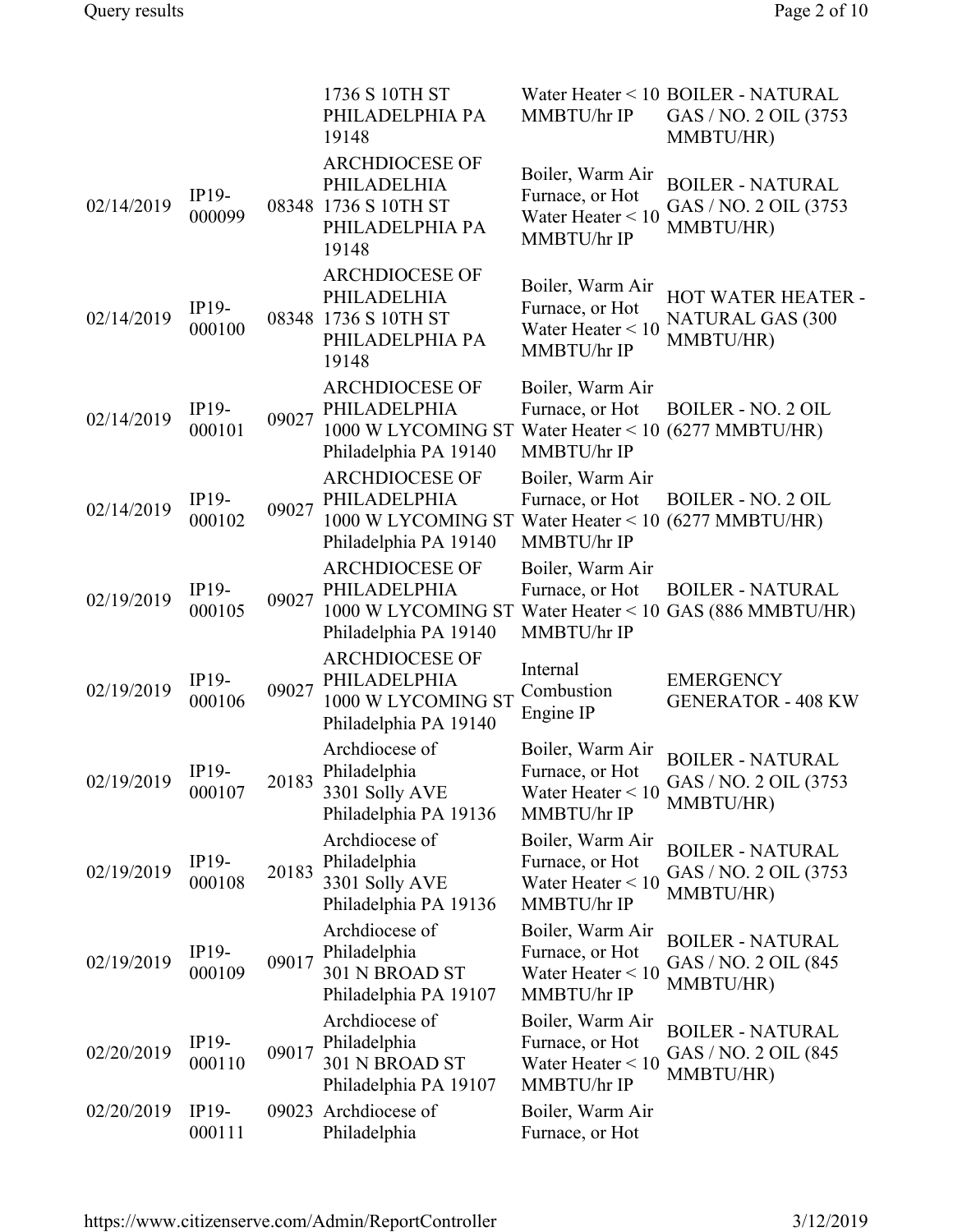|            |                   |       | 7320 TORRESDALE<br><b>AVE</b><br>Philadelphia PA 19136                                   | MMBTU/hr IP                                                               | Water Heater < 10 BOILER - NATURAL<br>GAS / NO. 2 OIL (2753<br>MMBTU/HR) |
|------------|-------------------|-------|------------------------------------------------------------------------------------------|---------------------------------------------------------------------------|--------------------------------------------------------------------------|
| 02/20/2019 | IP19-<br>000112   | 09023 | Archdiocese of<br>Philadelphia<br>7320 TORRESDALE<br><b>AVE</b><br>Philadelphia PA 19136 | Boiler, Warm Air<br>Furnace, or Hot<br>Water Heater $< 10$<br>MMBTU/hr IP | <b>BOILER - NATURAL</b><br>GAS / NO. 2 OIL (2753<br>MMBTU/HR)            |
| 02/20/2019 | $IP19-$<br>000113 | 09023 | Archdiocese of<br>Philadelphia<br>7320 TORRESDALE<br><b>AVE</b><br>Philadelphia PA 19136 | Boiler, Warm Air<br>Furnace, or Hot<br>Water Heater $< 10$<br>MMBTU/hr IP | <b>BOILER - NATURAL</b><br>GAS / NO. 2 OIL (2360)<br>MMBTU/HR)           |
| 02/20/2019 | $IP19-$<br>000114 | 09023 | Archdiocese of<br>Philadelphia<br>7320 TORRESDALE<br><b>AVE</b><br>Philadelphia PA 19136 | Boiler, Warm Air<br>Furnace, or Hot<br>Water Heater $< 10$<br>MMBTU/hr IP | <b>BOILER - NATURAL</b><br>GAS / NO. 2 OIL (3360<br>MMBTU/HR)            |
| 02/20/2019 | IP19-<br>000115   | 09005 | Archdiocese of<br>Philadelphia<br>11201 ACADEMY RD<br>Philadelphia PA 19154              | Boiler, Warm Air<br>Furnace, or Hot<br>Water Heater $< 10$<br>MMBTU/hr IP | <b>BOILER - NATURAL</b><br>GAS / NO. 2 OIL (12,000<br>MMBTU/HR)          |
| 02/20/2019 | $IP19-$<br>000116 | 09005 | Archdiocese of<br>Philadelphia<br>11201 ACADEMY RD<br>Philadelphia PA 19154              | Boiler, Warm Air<br>Furnace, or Hot<br>Water Heater $< 10$<br>MMBTU/hr IP | <b>BOILER - NATURAL</b><br>GAS / NO. 2 OIL (12,000<br>MMBTU/HR)          |
| 02/21/2019 | IP19-<br>000117   | 09005 | Archdiocese of<br>Philadelphia<br>11201 ACADEMY RD<br>Philadelphia PA 19154              | Boiler, Warm Air<br>Furnace, or Hot<br>Water Heater $< 10$<br>MMBTU/hr IP | <b>HOT WATER HEATER -</b><br>(420 MMBTU/HR)                              |
| 02/21/2019 | IP19-<br>000118   | 09005 | Archdiocese of<br>Philadelphia<br>11201 ACADEMY RD<br>Philadelphia PA 19154              | Internal<br>Combustion<br>Engine IP                                       | <b>EMERGENCY</b><br><b>GENERATOR - 280 HP</b>                            |
| 02/21/2019 | $IP19-$<br>000119 | 20185 | Archdiocese of<br>Philadelphia<br>4501-17 Chestnut ST<br>Philadelphia PA 19139           | Boiler, Warm Air<br>Furnace, or Hot<br>Water Heater $< 10$<br>MMBTU/hr IP | <b>BOILER - NATURAL</b><br>GAS / NO. 2 OIL (4285)<br>MMBTU/HR)           |
| 02/21/2019 | $IP19-$<br>000120 | 20185 | Archdiocese of<br>Philadelphia<br>4501-17 Chestnut ST<br>Philadelphia PA 19139           | Boiler, Warm Air<br>Furnace, or Hot<br>Water Heater $< 10$<br>MMBTU/hr IP | <b>BOILER - NATURAL</b><br>GAS / NO. 2 OIL - (5553<br>MMBTU/HR)          |
| 02/21/2019 | $IP19-$<br>000121 | 20180 | Philadelphia School of<br>Circus Arts<br>6452 Greene ST<br>Philadelphia PA 19119         | Boiler, Warm Air<br>Furnace, or Hot<br>MMBTU/hr IP                        | BOILER - NO. 2 OIL -<br>Water Heater $\leq 10$ (1378 MMBTU/HR)           |
| 02/22/2019 |                   | 09702 |                                                                                          |                                                                           |                                                                          |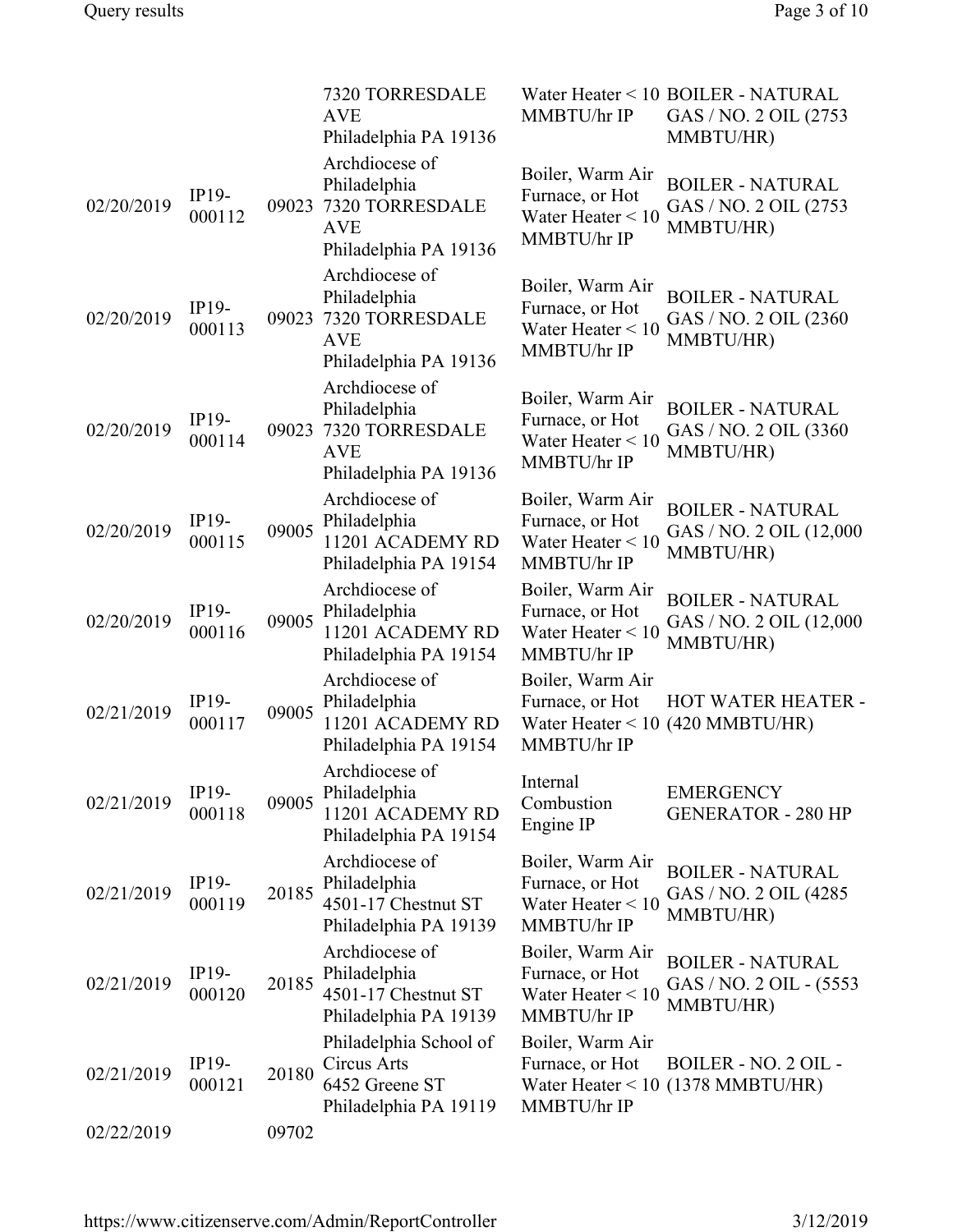|            | IP19-<br>000124   |       | Jonathan Swanson<br>1701 KITTY HAWK<br><b>AVE</b><br>Philadelphia PA<br>191125087                    | IP                                                                                       | Air Cleaning Unit Repair work on BagHouse<br>4 and Building 1081<br>transfer from NAVFAC to<br><b>NFPC</b> |
|------------|-------------------|-------|------------------------------------------------------------------------------------------------------|------------------------------------------------------------------------------------------|------------------------------------------------------------------------------------------------------------|
| 02/23/2019 | IP19-<br>000126   |       | <b>Scott Contractors</b><br>09997 8000 Cherokee ST<br>Philadelphia PA 19118                          | Internal<br>Combustion<br>Engine IP                                                      | PORTABLE CRUSHER -<br>FINLAY I-110 IMPACT<br><b>CRUSHER</b>                                                |
| 02/23/2019 | IP19-<br>000127   |       | 20040 261 S 13th ST 19107<br>Philadelphia PA                                                         | Boiler, Warm Air<br>Furnace, or Hot<br>MMBTU/hr IP                                       | <b>WARM AIR FURNACE</b><br>Water Heater $< 10 - 400,000$ BTU/HR                                            |
| 02/23/2019 | IP19-<br>000128   | 20040 | Shree Sai Siddhi, Spruce<br><b>LLC</b><br>261 S 13th ST 19107<br>Philadelphia PA                     | Internal<br>Combustion<br>Engine IP                                                      | <b>EMERGENCY</b><br><b>GENERATOR - 350 KW</b>                                                              |
| 02/22/2019 | IP19-<br>000129   | 20040 | Shree Sai Siddhi, Spruce<br><b>LLC</b><br>261 S 13th ST 19107<br>Philadelphia PA                     | Internal<br>Combustion<br>Engine IP                                                      | FIRE PUMP - 130 KW                                                                                         |
| 02/23/2019 | IP19-<br>000130   | 20040 | Shree Sai Siddhi, Spruce<br><b>LLC</b><br>261 S 13th ST 19107<br>Philadelphia PA                     | Boiler, Warm Air<br>Furnace, or Hot<br>Water Heater < $10$ 920,000 BTU/HR<br>MMBTU/hr IP | HOT WATER HEATER-                                                                                          |
| 02/23/2019 | IP19-<br>000131   | 01517 | PES Philadelphia<br>Refinery<br>3144 PASSYUNK AVE<br>Philadelphia PA 19145                           | Internal<br>Combustion<br>Engine IP                                                      | TEMPORARY RENTAL<br><b>PUMP - 475</b>                                                                      |
| 02/23/2019 | IP19-<br>000132   |       | SugarHouse HSP<br>Gaming, LP<br>10223 1001 N DELAWARE<br><b>AVE</b><br>Philadelphia PA 19125         | Plan Approval                                                                            | PLAN APPROVAL -<br><b>NEW SOURCE</b>                                                                       |
| 02/23/2019 | $IP19-$<br>000135 |       | <b>RIVER LOFT</b><br>APARTMENTS LTD,<br>20187 PARTNERSHIP<br>2300 Walnut ST<br>Philadelphia PA 19103 | Boiler, Warm Air<br>Furnace, or Hot<br>Water Heater < 10 MMBTU/HR<br>MMBTU/hr IP         | BOILER - NO. 2 OIL/2                                                                                       |
| 02/23/2019 | $IP19-$<br>000136 |       | <b>RIVER LOFT</b><br>APARTMENTS LTD,<br>20187 PARTNERSHIP<br>2300 Walnut ST<br>Philadelphia PA 19103 | Boiler, Warm Air<br>Furnace, or Hot<br>Water Heater $< 10$ MMBTU/HR<br>MMBTU/hr IP       | BOILER - NO. 2 OIL/2                                                                                       |
| 02/23/2019 | $IP19-$<br>000137 |       | 20187 RIVER LOFT<br>APARTMENTS LTD,<br><b>PARTNERSHIP</b>                                            | Furnace, or Hot<br>Water Heater $< 10$<br>MMBTU/hr IP                                    | Boiler, Warm Air BOILER - NATURAL<br><b>GAS/3 MMBTU/HR</b>                                                 |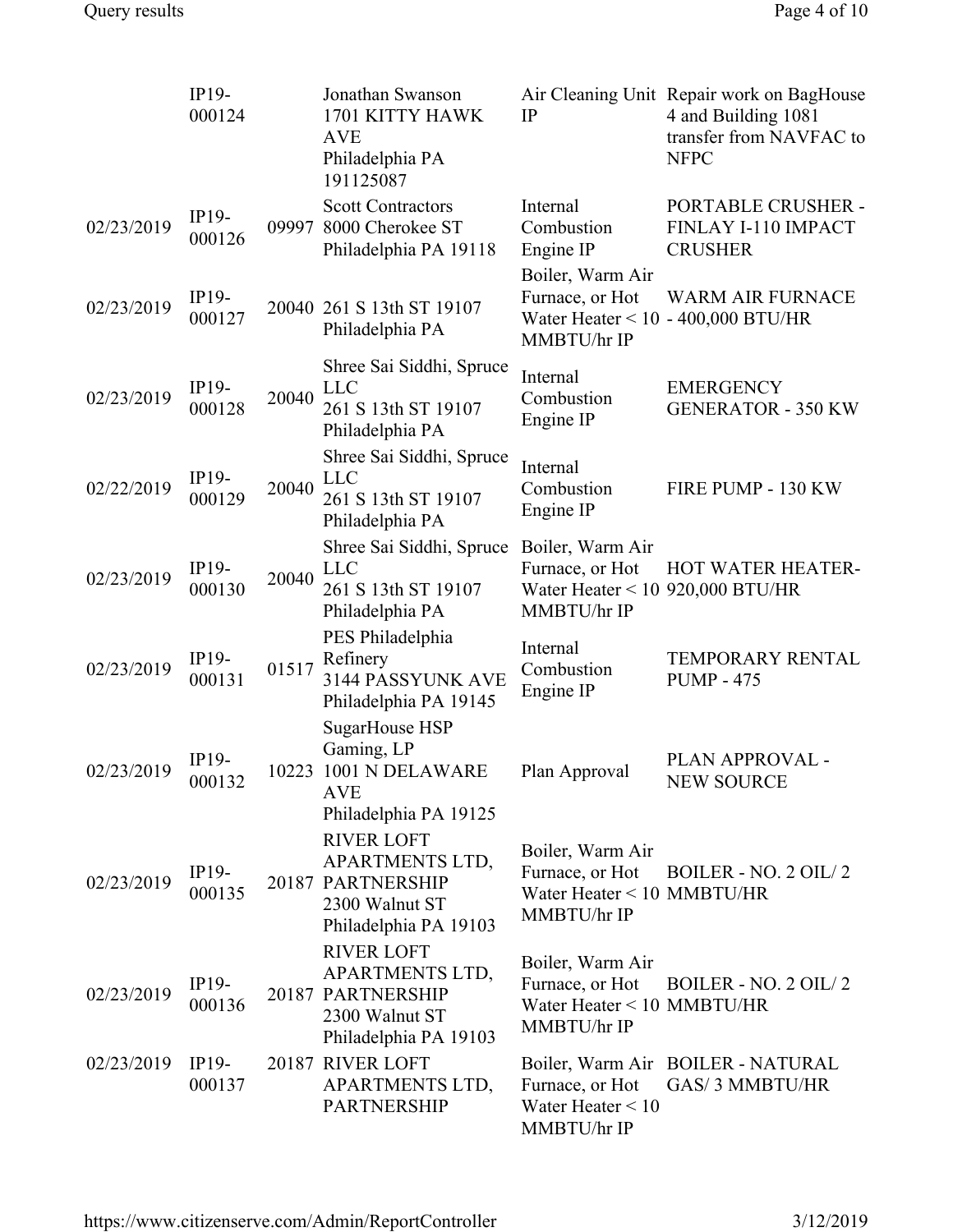|            |                   |       | 2300 Walnut ST<br>Philadelphia PA 19103                                                                              |                                                                                  |                                                                 |
|------------|-------------------|-------|----------------------------------------------------------------------------------------------------------------------|----------------------------------------------------------------------------------|-----------------------------------------------------------------|
| 02/23/2019 | IP19-<br>000138   |       | <b>RIVER LOFT</b><br>APARTMENTS LTD,<br>20187 PARTNERSHIP<br>2300 Walnut ST<br>Philadelphia PA 19103                 | Boiler, Warm Air<br>Furnace, or Hot<br>MMBTU/hr IP                               | <b>BOILER - NATURAL</b><br>Water Heater < 10 GAS/ 1.05 MMBTU/HR |
| 02/25/2019 | IP19-<br>000140   | 20190 | <b>CALVARY CHAPEL</b><br>OF PHILADELPHIA<br>13500 Philmont AVE<br>Philadelphia PA 19116                              | Internal<br>Combustion<br>Engine IP                                              | <b>EMERGENCY</b><br><b>GENERATOR</b>                            |
| 02/25/2019 | IP19-<br>000141   | 20190 | <b>CALVARY CHAPEL</b><br>OF PHILADELPHIA<br>13500 Philmont AVE<br>Philadelphia PA 19116                              | Boiler, Warm Air<br>Furnace, or Hot<br>Water Heater $< 10$<br>MMBTU/hr IP        | WARM AIR FURNACE                                                |
| 02/25/2019 | IP19-<br>000142   | 20190 | <b>CALVARY CHAPEL</b><br>OF PHILADELPHIA<br>13500 Philmont AVE<br>Philadelphia PA 19116                              | Boiler, Warm Air<br>Furnace, or Hot<br>Water Heater $< 10$ - NG<br>MMBTU/hr IP   | <b>WARM AIR FURNACE</b>                                         |
| 02/25/2019 | IP19-<br>000143   | 20190 | <b>CALVARY CHAPEL</b><br>OF PHILADELPHIA<br>13500 Philmont AVE<br>Philadelphia PA 19116                              | Boiler, Warm Air<br>Furnace, or Hot<br>Water Heater $< 10$ - NG<br>MMBTU/hr IP   | <b>WARM AIR FURNACE</b>                                         |
| 02/25/2019 | IP19-<br>000144   | 20190 | <b>CALVARY CHAPEL</b><br>OF PHILADELPHIA<br>13500 Philmont AVE<br>Philadelphia PA 19116                              | Boiler, Warm Air<br>Furnace, or Hot<br>Water Heater $< 10$ - NG<br>MMBTU/hr IP   | <b>WARM AIR FURNACE</b>                                         |
| 02/25/2019 | IP19-<br>000145   |       | <b>Scott Contractors</b><br>09997 8000 Cherokee ST<br>Philadelphia PA 19118                                          | Portable Nonmetal<br>Processing Plant<br><b>GP</b>                               | GPA - PLANT $@$ ${\bf A}$<br><b>CONSTRUCTION SITE</b>           |
| 02/25/2019 | IP19-<br>000146   |       | Mercy Career and<br><b>Technical High School</b><br>20150 2900 W Hunting Park<br><b>AVE</b><br>Philadelphia PA 19129 | Boiler, Warm Air<br>Furnace, or Hot<br>Water Heater $\leq 10$ OIL<br>MMBTU/hr IP | BOILER - NG - NO. 2                                             |
| 02/26/2019 | IP19-<br>000147   |       | Mercy Career and<br><b>Technical High School</b><br>20150 2900 W Hunting Park<br><b>AVE</b><br>Philadelphia PA 19129 | Boiler, Warm Air<br>Furnace, or Hot<br>Water Heater $\leq 10$ OIL<br>MMBTU/hr IP | <b>BOILER - NG - NO. 2</b>                                      |
| 02/26/2019 | $IP19-$<br>000148 |       | Mercy Career and<br><b>Technical High School</b><br>20150 2900 W Hunting Park<br><b>AVE</b><br>Philadelphia PA 19129 | Boiler, Warm Air<br>Furnace, or Hot<br>Water Heater < 10 OIL<br>MMBTU/hr IP      | <b>BOILER - NG - NO. 2</b>                                      |
| 02/26/2019 | $IP19-$<br>000149 |       | 01551 AdvanSix Resins &<br>Chemicals, LLC                                                                            | Process IP                                                                       |                                                                 |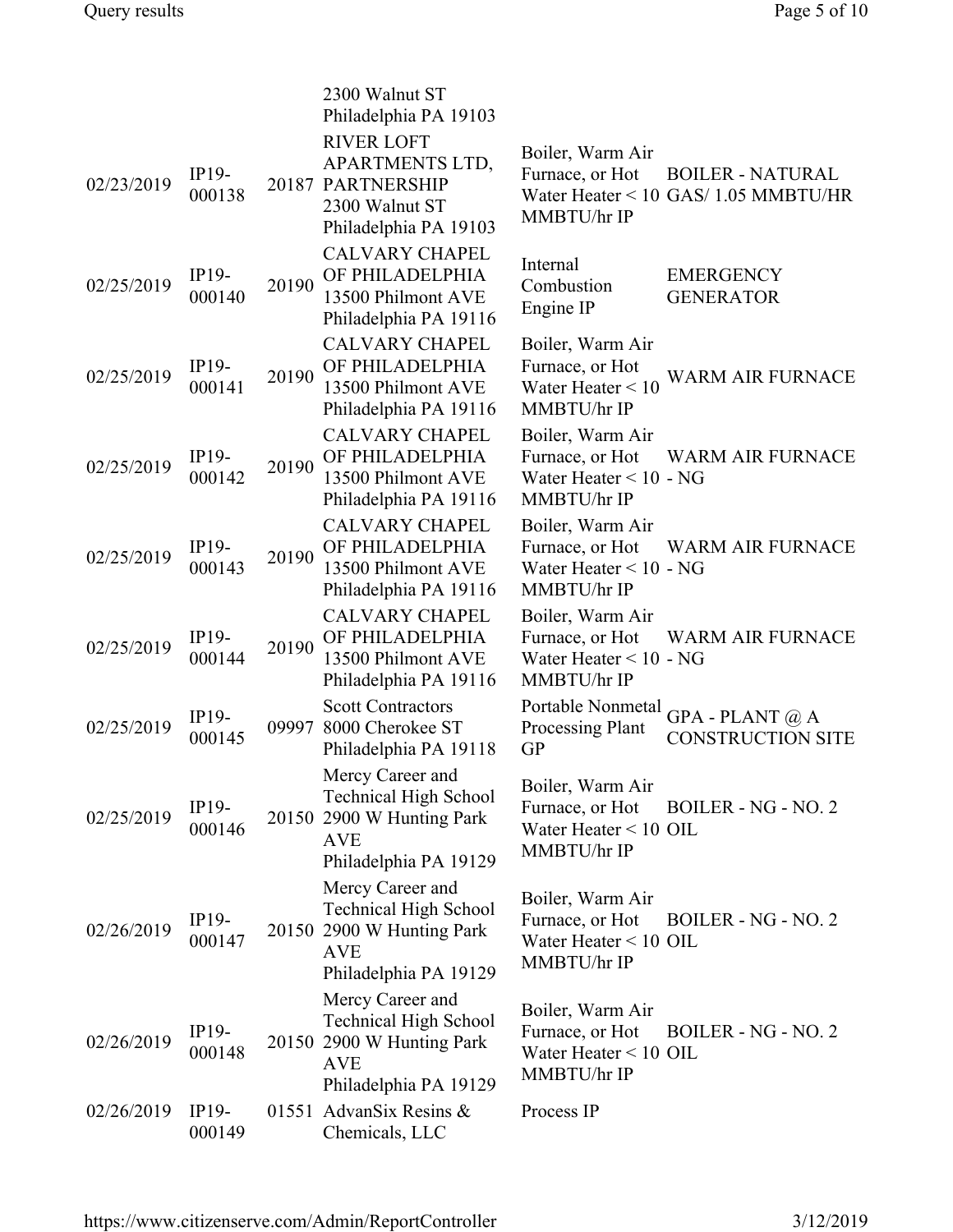|            |                   |       | (Frankford Plant)<br>2501 Margaret ST<br>Philadelphia PA 19137                                                    |                                     | C-404B BRINE<br><b>CONDENSER &amp; DMS-</b><br><b>403 DEMISTER PAD</b>  |
|------------|-------------------|-------|-------------------------------------------------------------------------------------------------------------------|-------------------------------------|-------------------------------------------------------------------------|
| 02/26/2019 | IP19-<br>000151   |       | AdvanSix Resins &<br>Chemicals, LLC<br>01551 (Frankford Plant)<br>2501 Margaret ST<br>Philadelphia PA 19137       | Internal<br>Combustion<br>Engine IP | <b>TEMPORARY</b><br><b>EMERGENCY</b><br><b>GENERATOR - 268 HP</b>       |
| 02/26/2019 | IP19-<br>000152   |       | Philadelphia Energy<br>Solutions Refining &<br>01501 Marketing, LLC<br>3144 Passyunk AVE<br>Philadelphia Pa 19145 | Internal<br>Combustion<br>Engine IP | AIR SUPPLY &<br>PNEUMATIC TOOLS<br><b>FOR TURNAROUNDS</b><br>$(a)$ 1232 |
| 02/26/2019 | IP19-<br>000153   |       | Philadelphia Energy<br>Solutions Refining &<br>01501 Marketing, LLC<br>3144 Passyunk AVE<br>Philadelphia Pa 19145 | Internal<br>Combustion<br>Engine IP | AIR SUPPLY &<br>PNEUMATIC TOOLS<br><b>FOR TURNAROUNDS</b><br>$(a)$ 1232 |
| 02/26/2019 | IP19-<br>000154   |       | Philadelphia Energy<br>Solutions Refining &<br>01501 Marketing, LLC<br>3144 Passyunk AVE<br>Philadelphia Pa 19145 | Internal<br>Combustion<br>Engine IP | AIR SUPPLY &<br>PNEUMATIC TOOLS<br><b>FOR TURNAROUNDS</b><br>$(a)$ 1232 |
| 02/26/2019 | IP19-<br>000155   |       | Philadelphia Energy<br>Solutions Refining &<br>01501 Marketing, LLC<br>3144 Passyunk AVE<br>Philadelphia Pa 19145 | Internal<br>Combustion<br>Engine IP | AIR SUPPLY &<br>PNEUMATIC TOOLS<br><b>FOR TURNAROUNDS</b><br>$(a)$ 1232 |
| 02/27/2019 | IP19-<br>000156   |       | Philadelphia Energy<br>Solutions Refining &<br>01501 Marketing, LLC<br>3144 Passyunk AVE<br>Philadelphia Pa 19145 | Internal<br>Combustion<br>Engine IP | AIR SUPPLY &<br>PNEUMATIC TOOLS<br><b>FOR TURNAROUNDS</b><br>@ 1232     |
| 02/27/2019 | IP19-<br>000157   |       | Philadelphia Energy<br>Solutions Refining &<br>01501 Marketing, LLC<br>3144 Passyunk AVE<br>Philadelphia Pa 19145 | Internal<br>Combustion<br>Engine IP | AIR SUPPLY &<br>PNEUMATIC TOOLS<br>FOR TURNAROUNDS<br>$(a)$ 1232        |
| 02/27/2019 | $IP19-$<br>000158 |       | Philadelphia Energy<br>Solutions Refining &<br>01501 Marketing, LLC<br>3144 Passyunk AVE<br>Philadelphia Pa 19145 | Internal<br>Combustion<br>Engine IP | AIR SUPPLY &<br>PNEUMATIC TOOLS<br>FOR TURNAROUNDS<br>$(a)$ 1232        |
| 02/28/2019 | IP19-<br>000164   | 20173 | MT & LEI'S AUTO<br><b>COLLISION</b><br>4527-37 Lancaster AVE<br>Philadelphia PA 19104                             | Process IP                          | PAINT SPRAY BOOTH-<br><b>EXISTING BOOTH</b>                             |

https://www.citizenserve.com/Admin/ReportController 3/12/2019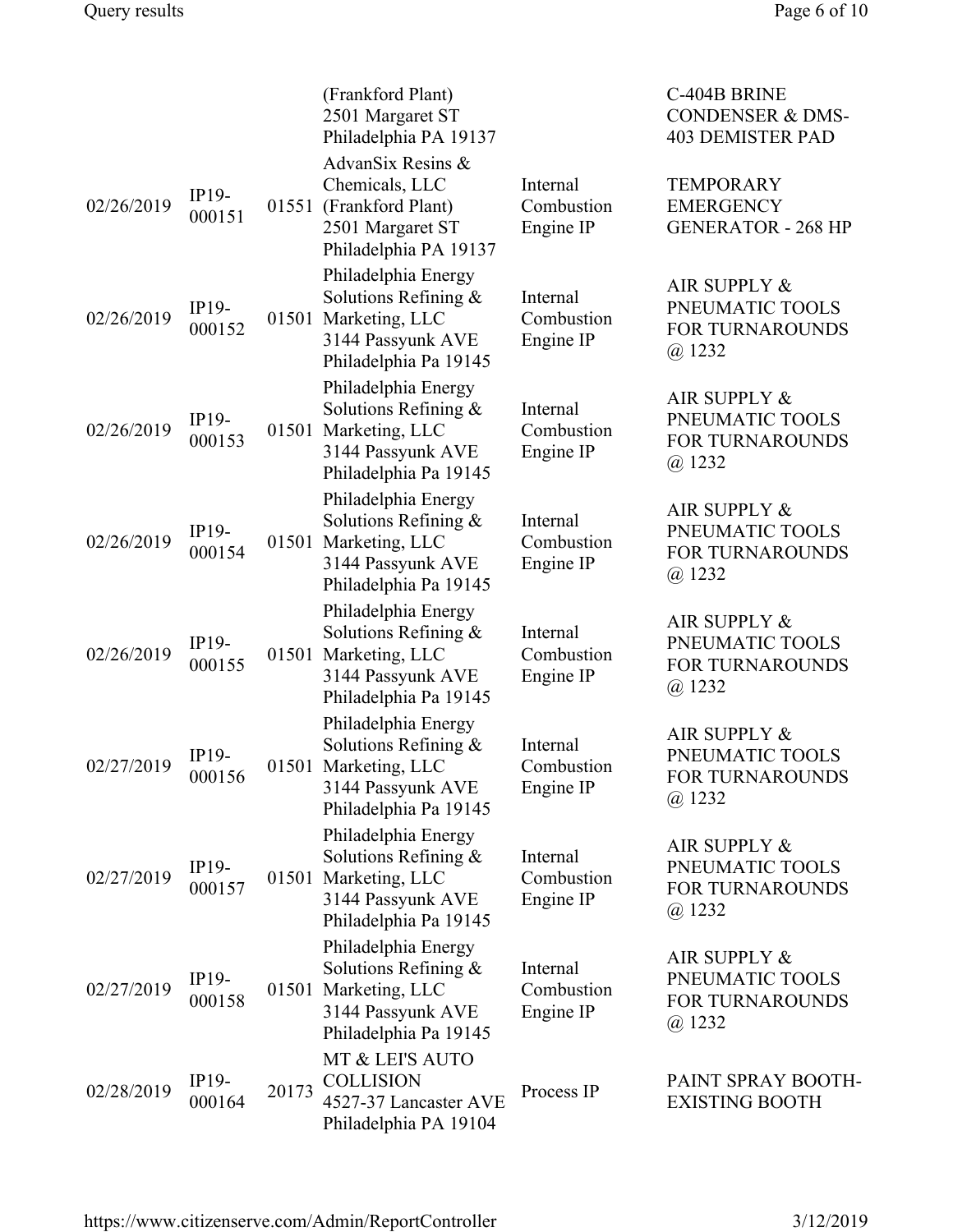| 02/28/2019 | $IP19-$<br>000165 | 06536 L3C | 5500 WISSAHICKON<br><b>AVE</b><br>Philadelphia PA 19144                           | Plan Approval                                                                             | PLAN APPROVAL -<br><b>NEW SOURCE</b>                                          |
|------------|-------------------|-----------|-----------------------------------------------------------------------------------|-------------------------------------------------------------------------------------------|-------------------------------------------------------------------------------|
| 02/28/2019 | IP19-<br>000166   |           | Wawa, Inc<br>10454 6701 Ridge AVE<br>Philadelphia PA 19128                        | Process IP                                                                                | MULTI-PRODUCT<br><b>GASOLINE &amp; DIESEL</b><br><b>DISPENSERS</b>            |
| 02/28/2019 | IP19-<br>000167   | 20168     | Philadelphia School<br>District<br>2200 Chestnut ST<br>Philadelphia PA 19103      | Boiler, Warm Air<br>Furnace, or Hot<br>Water Heater $< 10$<br>MMBTU/hr IP                 | <b>BOILER - NG -</b><br>4,000,000                                             |
| 02/05/2019 | IP19-<br>000077   | 10375     | Wawa, Inc<br>8220 W BARTRAM<br>#8053 AVE<br>Philadelphia PA 19063                 | Process IP                                                                                | MULTI-PRODUCT<br><b>GASOLINE &amp; DIESEL</b><br><b>DISPENSERS</b>            |
| 02/01/2019 | $IP19-$<br>000069 | 20174     | <b>AIMCO LOCUST ON</b><br>THE PARK, LLC<br>201 S 25TH ST<br>Philadelphia PA 19103 | Boiler, Warm Air<br>Furnace, or Hot<br>MMBTU/hr IP                                        | <b>BOILER - NATURAL</b><br>Water Heater < 10 GAS 1.5 MMBTU/HR                 |
| 02/04/2019 | IP19-<br>000070   | 20174     | <b>AIMCO LOCUST ON</b><br>THE PARK, LLC<br>201 S 25TH ST<br>Philadelphia PA 19103 | Boiler, Warm Air<br>Furnace, or Hot<br>MMBTU/hr IP                                        | <b>BOILER- NATURAL</b><br>Water Heater < 10 GAS 1.5 MMBTU/HR                  |
| 02/04/2019 | IP19-<br>000071   | 20174     | <b>AIMCO LOCUST ON</b><br>THE PARK, LLC<br>201 S 25TH ST<br>Philadelphia PA 19103 | Boiler, Warm Air<br>Furnace, or Hot<br>MMBTU/hr IP                                        | <b>BOILER-NATURAL</b><br>Water Heater < 10 GAS .35 MMBTU/HR                   |
| 02/04/2019 | IP19-<br>000072   | 20174     | <b>AIMCO LOCUST ON</b><br>THE PARK, LLC<br>201 S 25TH ST<br>Philadelphia PA 19103 | Boiler, Warm Air<br>Furnace, or Hot<br>MMBTU/hr IP                                        | <b>BOILER-NATURAL</b><br>Water Heater < 10 GAS .35 MMBTU/HR                   |
| 02/04/2019 | IP19-<br>000073   | 20174     | AIMCO LOCUST ON<br>THE PARK, LLC<br>201 S 25TH ST<br>Philadelphia PA 19103        | Boiler, Warm Air<br>Furnace, or Hot<br>MMBTU/hr IP                                        | <b>BOILER-NATURAL</b><br>Water Heater < 10 GAS .35 MMBTU/HR                   |
| 02/14/2019 | IP19-<br>000094   |           | <b>BSS Swanson LLC</b><br>09995 2351 S SWANSON ST<br>Philadelphia PA 19148        | Dust Control<br>Permit for<br>Demolition IP                                               | GARAGE-<br><b>DEMOLITION</b>                                                  |
| 02/05/2019 | $IP19-$<br>000078 | 06564     | <b>LOBRO ASSOCIATES</b><br>237 S BROAD ST<br>PHILADELPHIA PA<br>19107             | Boiler, Warm Air<br>Furnace, or Hot<br>MMBTU/hr IP                                        | <b>BOILER - NATURAL</b><br>Water Heater < 10 GAS $(1,060,000 \text{ Btu/hr})$ |
| 02/05/2019 | IP19-<br>000079   | 06564     | <b>LOBRO ASSOCIATES</b><br>237 S BROAD ST<br>PHILADELPHIA PA<br>19107             | Boiler, Warm Air<br>Furnace, or Hot<br>Water Heater < 10 GAS $(1,060,000)$<br>MMBTU/hr IP | <b>BOILER - NATURAL</b>                                                       |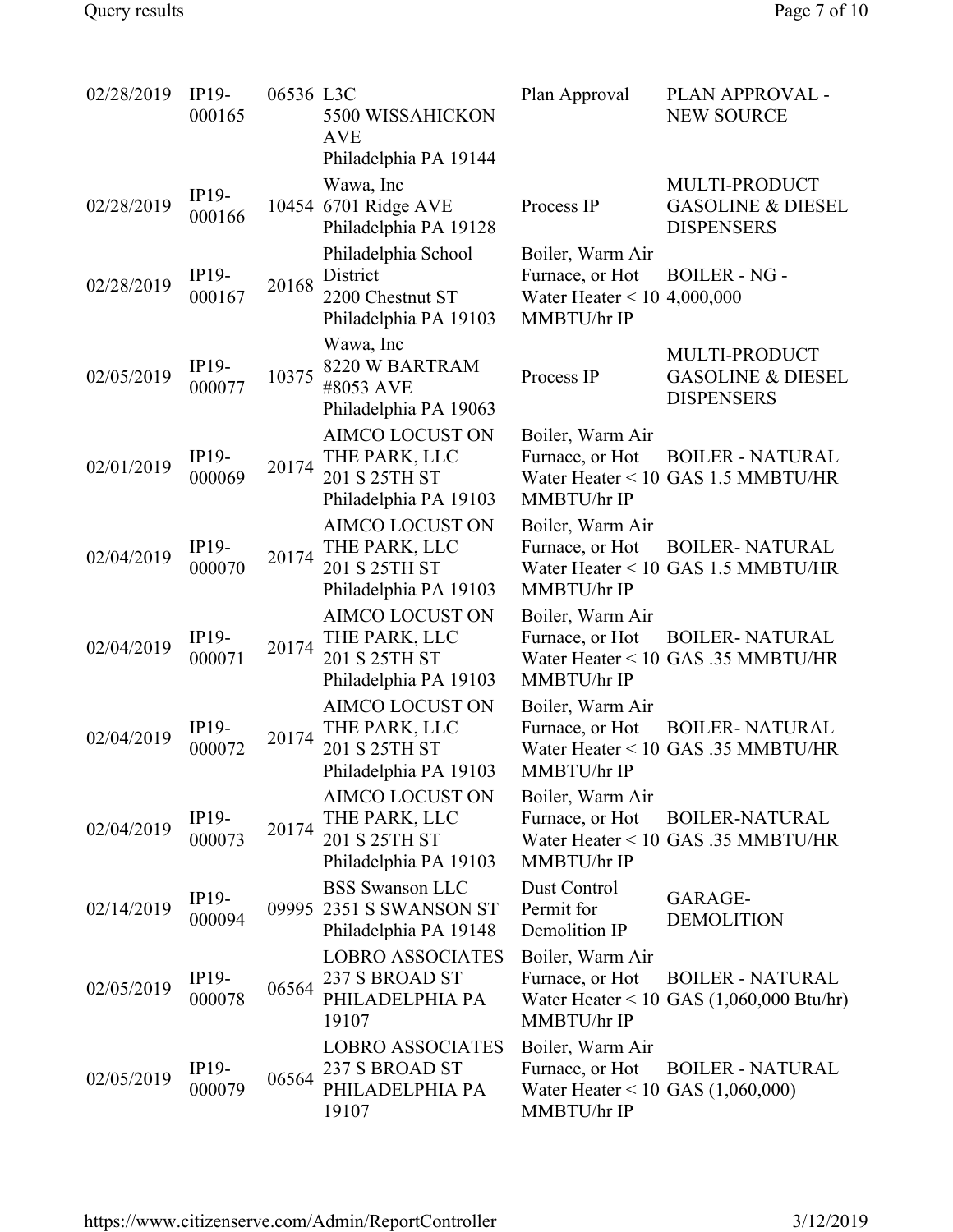| 02/05/2019 | $IP19-$<br>000080 |       | 06564 LOBRO ASSOCIATES<br>237 S BROAD ST<br>PHILADELPHIA PA<br>19107                                | Furnace, or Hot<br>Water Heater $< 10$<br>MMBTU/hr IP                                     | Boiler, Warm Air BOILER - NATURAL<br>GAS (1,060,000)                       |
|------------|-------------------|-------|-----------------------------------------------------------------------------------------------------|-------------------------------------------------------------------------------------------|----------------------------------------------------------------------------|
| 02/05/2019 | $IP19-$<br>000081 | 06564 | <b>LOBRO ASSOCIATES</b><br>237 S BROAD ST<br>PHILADELPHIA PA<br>19107                               | Boiler, Warm Air<br>Furnace, or Hot<br>Water Heater < 10 GAS $(1,800,000)$<br>MMBTU/hr IP | <b>BOILER - NATURAL</b>                                                    |
| 02/05/2019 | IP19-<br>000075   | 20157 | Cambria Hotel<br>219 S BROAD ST<br>PHILADELPHIA PA<br>19107                                         | Internal<br>Combustion<br>Engine IP                                                       | <b>EMERGENCY</b><br><b>GENERATOR - DIESEL</b><br>475 KW                    |
| 02/05/2019 | IP19-<br>000076   | 20157 | Cambria Hotel<br>219 S BROAD ST<br>PHILADELPHIA PA<br>19107                                         | Boiler, Warm Air<br>Furnace, or Hot<br>Water Heater $\leq 10$<br>MMBTU/hr IP              | <b>BOILER -8 NATURAL</b><br>GAS AO Smith Boilers at<br>499,900 BTU/hr each |
| 02/05/2019 | IP19-<br>000082   | 06564 | <b>LOBRO ASSOCIATES</b><br>237 S BROAD ST<br>PHILADELPHIA PA<br>19107                               | Boiler, Warm Air<br>Furnace, or Hot<br>Water Heater < 10 GAS $(1,800,000)$<br>MMBTU/hr IP | <b>BOILER - NATURAL</b>                                                    |
| 02/05/2019 | IP19-<br>000083   | 06564 | <b>LOBRO ASSOCIATES</b><br>237 S BROAD ST<br>PHILADELPHIA PA<br>19107                               | Boiler, Warm Air<br>Furnace, or Hot<br>Water Heater < 10 GAS $(1,800,000)$<br>MMBTU/hr IP | <b>BOILER - NATURAL</b>                                                    |
| 02/11/2019 | IP19-<br>000087   | 20149 | Nazareth Academy High<br>School<br>4001 Grant AVE<br>Philadelphia PA 19114                          | Boiler, Warm Air<br>Furnace, or Hot<br>Water Heater $< 10$<br>MMBTU/hr IP                 | <b>BOILER - NATURAL</b><br>GAS/NO. 2 OIL 750<br>MMBTU/HR                   |
| 02/11/2019 | $IP19-$<br>000088 | 20149 | Nazareth Academy High<br>School<br>4001 Grant AVE<br>Philadelphia PA 19114                          | Boiler, Warm Air<br>Furnace, or Hot<br>Water Heater $< 10$<br>MMBTU/hr IP                 | <b>BOILER - NATURAL</b><br>GAS/NO. 2 OIL - 750<br>MMBTU/HR                 |
| 02/11/2019 | IP19-<br>000089   | 20149 | Nazareth Academy High<br>School<br>4001 Grant AVE<br>Philadelphia PA 19114                          | Boiler, Warm Air<br>Furnace, or Hot<br>Water Heater $< 10$<br>MMBTU/hr IP                 | <b>BOILER - NATURAL</b><br>GAS/NO. 2 OIL - 750<br><b>MMBTU/HR</b>          |
| 02/12/2019 | IP19-<br>000090   | 20149 | Nazareth Academy High Boiler, Warm Air<br>School<br>4001 Grant AVE<br>Philadelphia PA 19114         | Furnace, or Hot<br>Water Heater $\leq 10$ 366,000<br>MMBTU/hr IP                          | HOT WATER HEATER -                                                         |
| 02/27/2019 | $IP19-$<br>000159 | 09997 | THE H & K GROUP<br><b>INC</b><br>Aramingo Avenue &<br><b>Butler Street</b><br>Philadelphia PA 19137 | Portable Nonmetal<br>Processing Plant<br><b>GP</b>                                        | <b>GPA - CRUSHER</b>                                                       |
| 02/27/2019 | $IP19-$<br>000160 |       | 09997 THE H & K GROUP<br><b>INC</b>                                                                 |                                                                                           | POWER UNIT for<br>PORTABLE CRUSHER                                         |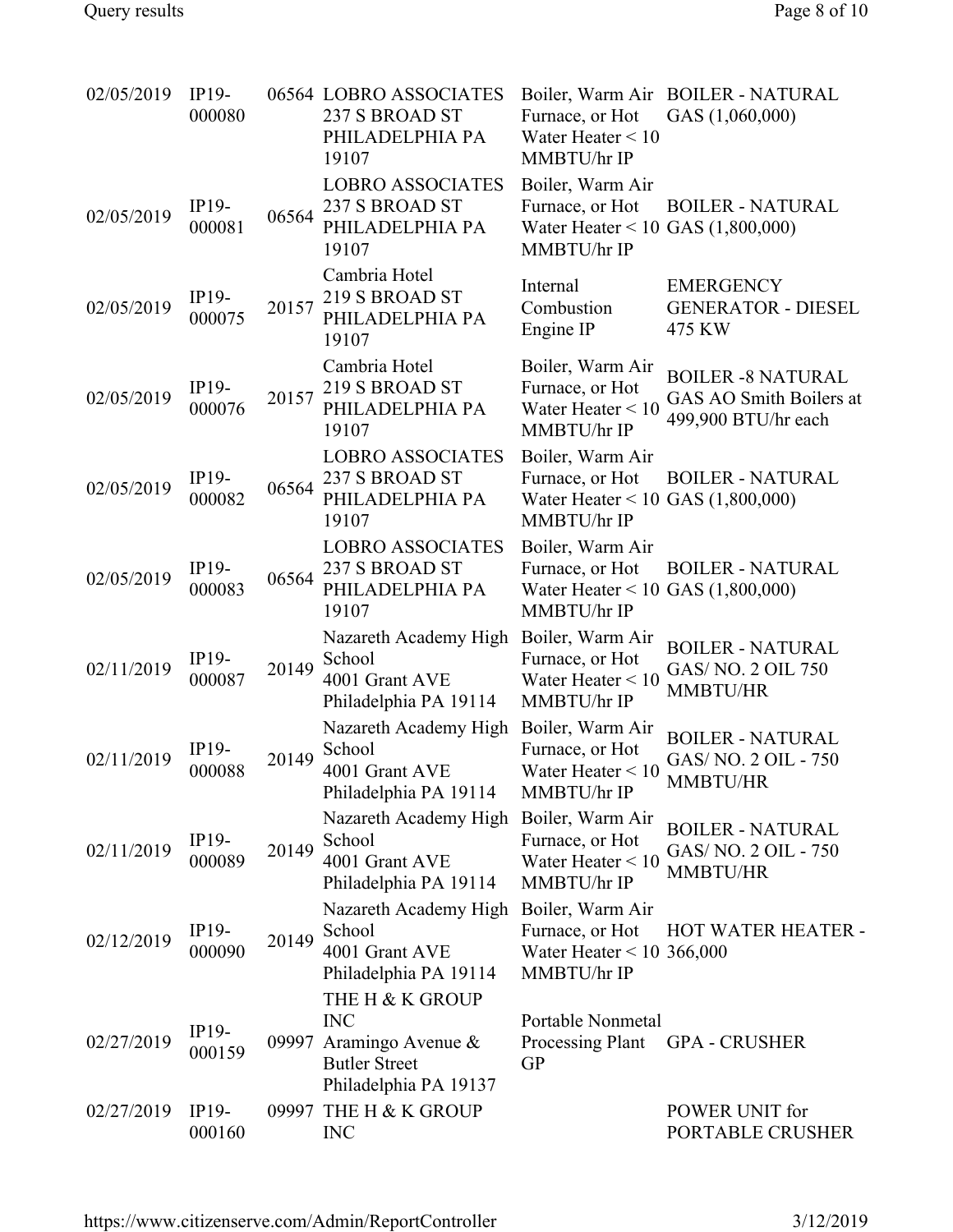|            |                 |       | Aramingo Ave & Butler<br>St                     | Internal<br>Combustion                |                                    |
|------------|-----------------|-------|-------------------------------------------------|---------------------------------------|------------------------------------|
|            |                 |       | Philadelphia PA 19137                           | Engine IP                             |                                    |
|            |                 |       | THE H & K GROUP                                 |                                       |                                    |
|            |                 |       | <b>INC</b>                                      | Internal                              |                                    |
| 02/27/2019 | $IP19-$         | 09997 | Aramingo Ave & Butler                           | Combustion                            | POWER UNIT for                     |
|            | 000161          |       | <b>St</b>                                       | Engine IP                             | PORTABLE CRUSHER                   |
|            |                 |       | Philadelphia PA 19137                           |                                       |                                    |
|            |                 |       | THE H & K GROUP                                 |                                       |                                    |
|            |                 |       | <b>INC</b>                                      | Internal                              |                                    |
| 02/27/2019 | IP19-<br>000162 | 09997 | Aramingo Ave & Butler                           | Combustion                            | POWER UNIT for<br>PORTABLE CRUSHER |
|            |                 |       | <b>St</b>                                       | Engine IP                             |                                    |
|            |                 |       | Philadelphia PA 19137                           |                                       |                                    |
|            |                 |       | THE H & K GROUP                                 |                                       |                                    |
|            | IP19-           |       | <b>INC</b>                                      | Internal                              | POWER UNIT for                     |
| 02/27/2019 | 000163          | 09997 | Aramingo Ave & Butler<br><b>St</b>              | Combustion<br>Engine IP               | PORTABLE CRUSHER                   |
|            |                 |       | Philadelphia PA 19137                           |                                       |                                    |
|            |                 |       | SEPTA - Frankford                               | Boiler, Warm Air                      |                                    |
|            | $IP19-$         |       | <b>Transportation Complex</b>                   | Furnace, or Hot                       | <b>BOILER - NATURAL</b>            |
| 02/14/2019 | 000092          | 10259 | 1400 BRIDGE ST                                  | Water Heater $\leq 10$                | GAS/NO. 2 OIL (2.403               |
|            |                 |       | Philadelphia PA 19124                           | MMBTU/hr IP                           | MMBTU/HR)                          |
|            |                 |       | SEPTA - Frankford                               | Boiler, Warm Air                      | <b>BOILER - NATURAL</b>            |
| 02/14/2019 | IP19-           | 10259 | <b>Transportation Complex</b>                   | Furnace, or Hot                       | GAS/NO. 2 OIL (2.403               |
|            | 000093          |       | 1400 BRIDGE ST                                  | Water Heater $< 10$                   | MMBTU/HR)                          |
|            |                 |       | Philadelphia PA 19124                           | MMBTU/hr IP                           |                                    |
|            | IP19-           |       | Day & Zimmerman                                 | Internal                              | <b>REQUESTING</b>                  |
| 02/14/2019 | 000095          |       | 10191 1500 SPRING GARDEN Combustion             | Engine IP                             | <b>MODIFICATION</b>                |
|            |                 |       | Philadelphia PA 19130                           |                                       |                                    |
|            | $IP19-$         |       | <b>Scott Building</b><br>Corp/Scott Contractors | Internal                              | FINLAY I-110 IMPACT                |
| 02/21/2019 | 000123          | 09997 | 2600 Penrose AVE                                | Combustion                            | <b>CRUSHER</b>                     |
|            |                 |       | Philadelphia PA 19145                           | Engine IP                             |                                    |
|            |                 |       | <b>Scott Building</b>                           |                                       |                                    |
| 02/22/2019 | IP19-           | 09997 | Corp/Scott Contractors                          | Portable Nonmetal<br>Processing Plant | <b>GPA - TEREX FINLEY</b>          |
|            | 000125          |       | 2600 Penrose AVE                                | <b>GP</b>                             | <b>CRUSHER</b>                     |
|            |                 |       | Philadelphia PA 19145                           |                                       |                                    |
|            |                 |       | Arway Linen & Uniform                           |                                       |                                    |
| 02/23/2019 | IP19-           | T0121 | <b>Rental Service</b>                           | Process IP                            | COMMERCIAL                         |
|            | 000133          |       | <b>1696 FOULKROD ST</b>                         |                                       | <b>LAUNDRY DRYER</b>               |
|            |                 |       | Philadelphia PA 19124                           |                                       |                                    |
|            | $IP19-$         |       | Arway Linen & Uniform<br><b>Rental Service</b>  |                                       | COMMERCIAL                         |
| 02/23/2019 | 000134          | T0121 | 1696 FOULKROD ST                                | Process IP                            | <b>LAUNDRY DRYER -</b>             |
|            |                 |       | Philadelphia PA 19124                           |                                       | <b>NATURAL GAS</b>                 |
| 02/26/2019 | $IP19-$         |       | 20194 ACE AMERICAN                              |                                       | <b>EMERGENCY</b>                   |
|            | 000150          |       | <b>INSURANCE CO.,</b>                           |                                       | <b>GENERATOR - 350 KW</b>          |